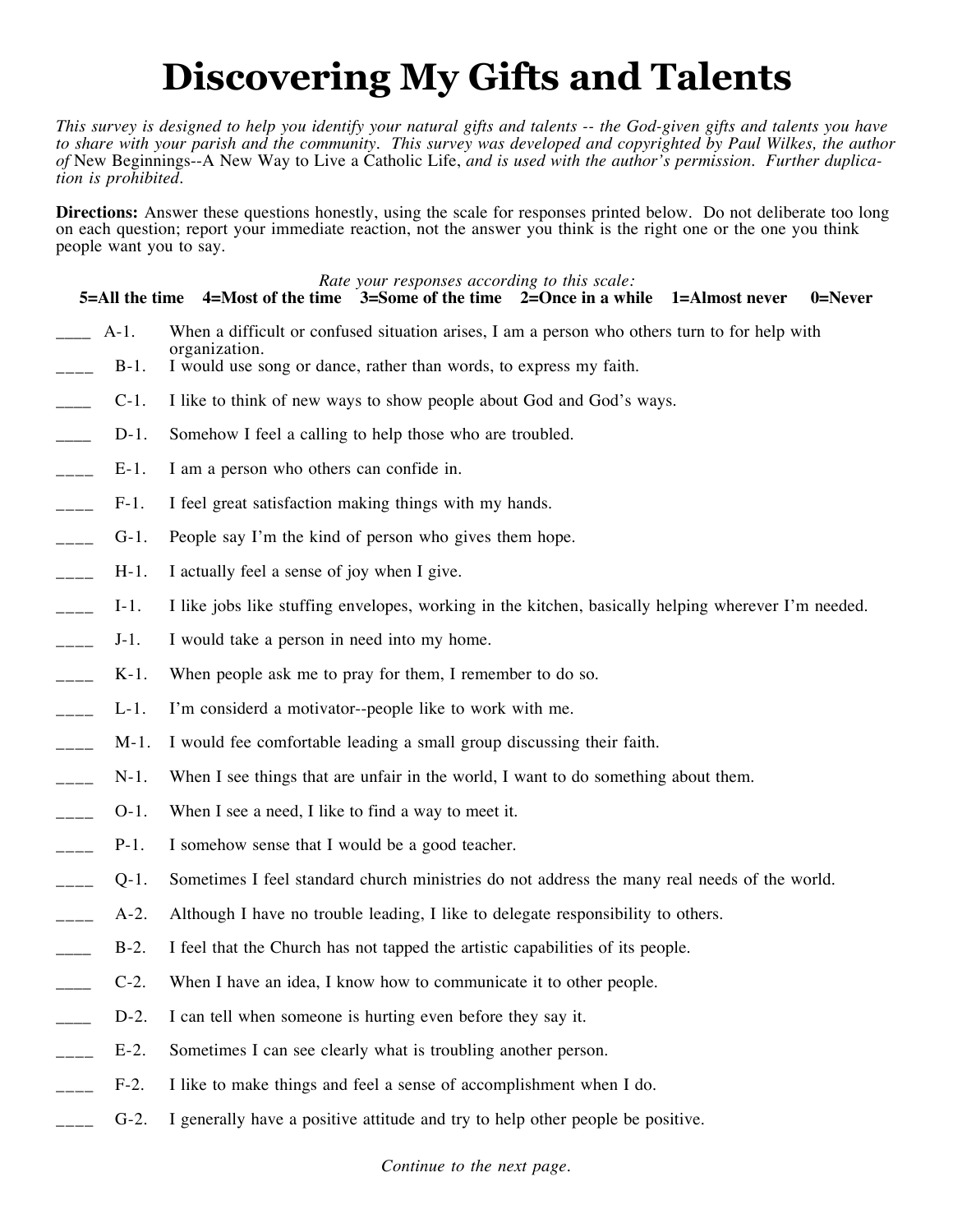(2)

#### *Rate your responses according to this scale:*

**5=All the time 4=Most of the time 3=Some of the time 2=Once in a while 1=Almost never 0=Never**

- H-2. I have the ability to both make money and give it away.
- I-2. I am detail-oritented and can see little things that need to be done.
- J-2. If no one is talking to a person, I'll try to make him or her feel welcome.
- K-2. I can sometimes feel God's presence when I pray.
- L-2. I'm aware of other people and I adjust my approach so as to get a task accomplished.
- M-2. I would enjoy taking Eucharist to shut-ins or those in the hospital.
- N-2. I believe therre is usually a peaceful way to solve even difficult situations.
- \_\_\_\_ O-2. I am still ready to help even if a person isn't considered "deserving."
- P-2. I like to find inspirational material or passages and pass them on to others.
- \_\_\_\_ Q-2. If I see a need in my parish, I would not be shy about proposing a new ministry.
- $\Box$  A-3. I can take available resources and people and organize them to do a job.
- \_\_\_\_ B-3. When I walk into a place I see ways to beautify it.
- \_\_\_\_ C-3. I'm not shy about talking about my beliefs, even around others outside the church.
- D-3. People say I'm good with people who are down or depressed.
- E-3. Even when I see what is wrong in a person's life I am gentle about telling them about it.
- F-3. I like to work artfully -- making or building things people appreciate.
- G-3. I have no problem supporting with people who are troubled or confused.
- H-3. I don't have to be acknowledged when I give time, things or money to others.
- $\Box$  I-3. I am happy to assist others who can do jobs that I am not able to do.
- $\Box$  J-3. I go out of my way to make people fee comfortable, reardless of where I am.
- K-3. I can see that prayer really does work; I know prayers are answered.
- L-3. I like to set goals and see progress being made toward them.
- M-3. When I encounter fallen away Catholics, I like to reach out to them and be friendly.
- N-3. I feel a lot of compassion for the poor and needy.
- \_\_\_\_ O-3. I find myself helping even when people don't directly ask me for help.
- P-3. I feel I can explain what I believe reasonably well and in an interesting way.
- \_\_\_\_ Q-3. The idea of new, uncharted and untried ministries or services excites me.
- A-4. It's not hard for me to see the "big picture" and to organize things accordingly.
- B-4. When I attend a liturgy, I can imagine ways to make it more creative.

*Continue to the next page.*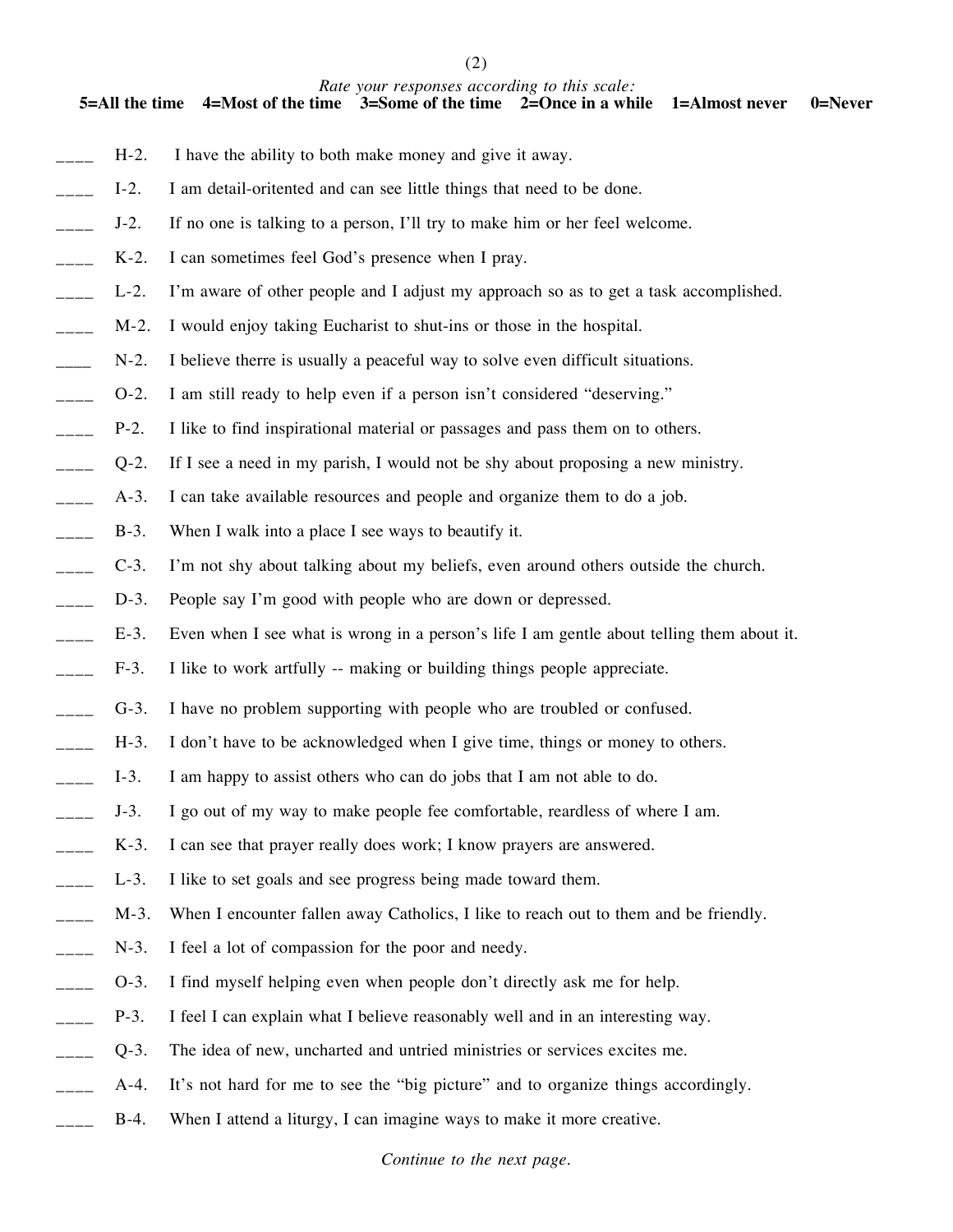(3)

### *Rate your responses according to this scale:*

**5=All the time 4=Most of the time 3=Some of the time 2=Once in a while 1=Almost never 0=Never**

- C-4. People consider me a good communicator.
- D-4. If someone is neglected, I'm often the person who tries to help them.
- E-4. When people are in trouble they seem to turn to me for help.
- F-4. I easily work with different kinds of material and tools.
- G-4. I want to help others "be all that they can be."

ones.

- H-4. Sometimes I'm stretched by my giving, but I think it is worth it.
- I-4. I'm an "odd jobs" kind of person--I don't mind doing various jobs, even menial
- J-4. I would feel comfortable making my home available for small gatherings.
- K-4. I don't worry that my prayers are answered exactly as I want--I leave it up to God to decide.
- L-4. I can organize well and projects I'm involved with then to go smoothly.
- \_\_\_\_ M-4. I am interested in what makes people tick--what the rest of their life is about.
- $\Box$  N-4. I want to do something about problems in the world rather than talk about them.
- \_\_\_\_ O-4. I will do whatever job needs doing, whether I have that special skill or not.
- P-4. When I talk I am aware of my audience and adapt my style and words so they will understand.
- \_\_\_\_ Q-4. I'm the kind of person who people say "thinks outside the box."
- A-5. I can look ahead to events, figure out an organization plan and identify possible problems.
- B-5. I think art is a way to communicate God's presence.
- \_\_\_\_ C-5. I sense that people listen to me when I speak.
- D-5. I have cared for others and don't usually complain about it.
- E-5. Even when I've heard a problem before, I tend to have patience hearing about it again.
- F-5. When I look at a particular project or item I can see how it was done.
- G-5. I am a person people come to when they are discouraged or distressed.
- H-5. I'm happy when I give something that makes a difference in another person's life.
- I-5. I actually see holiness in doing small, insignificant jobs well.
- \_\_\_\_ J-5. People think of me as a good host or hostess.
- K-5. I enjoy praying as a way of speaking to God.
- L-5. I like to organize projects and don't mind being responsible for them.
- M-5. I like to look at the whole person and provide what is needed, physically, emotionally or spiritually.
- N-5. When I see something wrong I can organize people to fix it.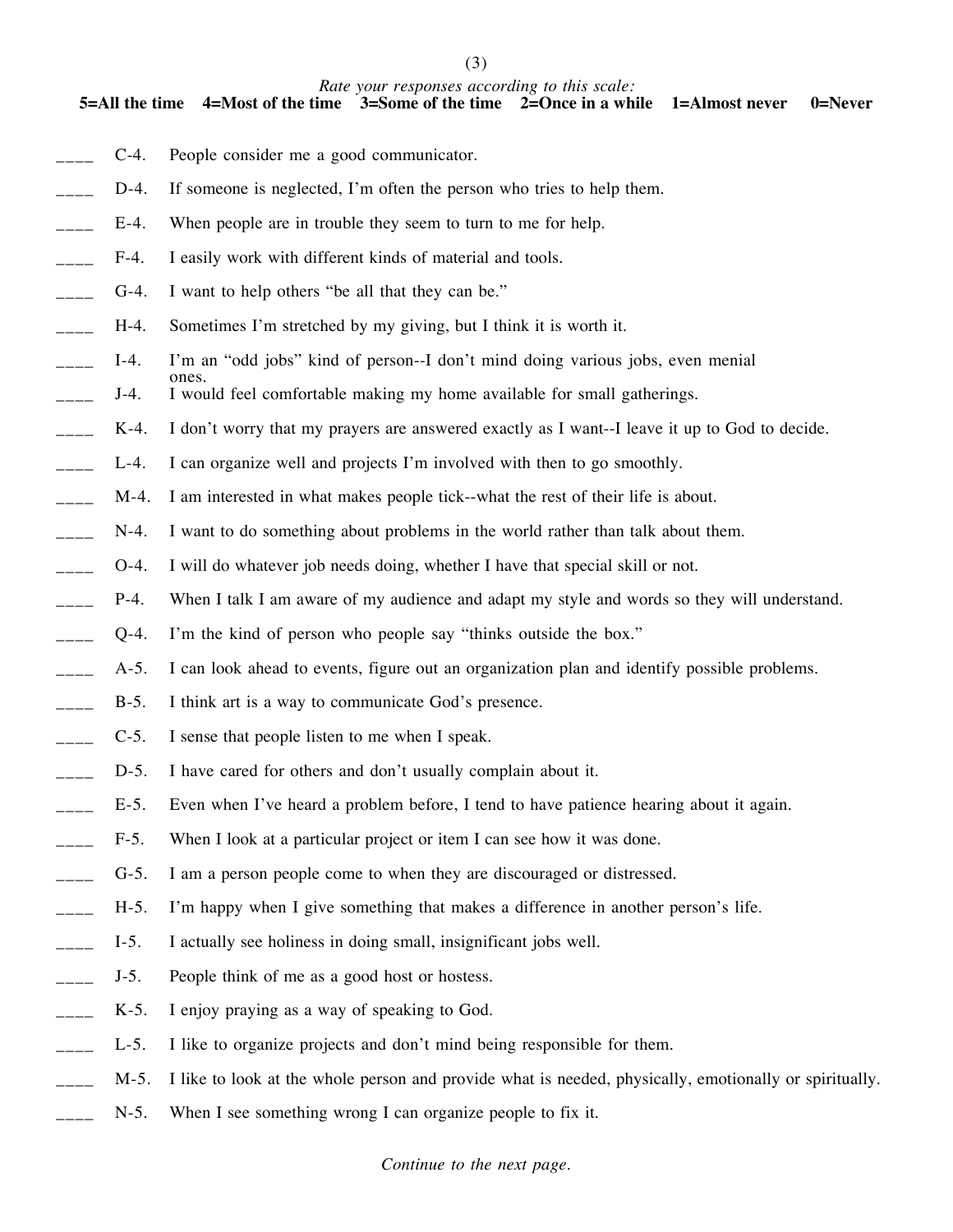(4)

#### *Rate your responses according to this scale:*

**5=All the time 4=Most of the time 3=Some of the time 2=Once in a while 1=Almost never 0=Never**

- \_\_\_\_ O-5. I have a hard time saying no when called to be of service.
- P-5. People tell me I talk about religious beliefs in a straightforward and interesting way.
- \_\_\_\_ Q-5. I do not like limitations put on groups for what they can achieve.
- A-6. I can make a decision and then follow through.
- B-6. I feel that drama, dance and music can open a soul to God.
- \_\_\_\_ C-6. I sense that people are not put off by men when I talk about faith or religion.
- D-6. I don't just see a person's problems even if I am put off by them--I see the person within.
- E-6. People tell me I;ve helped them work through their problems.
- F-6. I feel it is a God-given talent to work with my hands.
- \_\_\_\_ G-6. I feel a kinship with people who others consider backsliders.
- \_\_\_\_ H-6. I believe I'm blessed, so I'm happy to be generous with what I have.
- \_\_\_\_ I-6. You don't have to ask me to do something--I usually pitch in right away.
- \_\_\_\_ J-6. People tend to drop in at my house unexpected and I don't mind.
- $K-6$ . I pray on a regular, daily basis.
- <sub>\_\_\_</sub> L-6. I'm not afraid to dream big, even though I might fail.
- M-6. I have patience and will stick with a person who is having difficulty.
- N-6. I believe that social injustice is one of the world's biggest issues.
- \_\_\_\_ O-6. I like to volunteer, regardless of what I'm asked to do.
- P-6. I feel I somewhat understand Christ and can explain his life and teachings to others.
- \_\_\_\_ Q-6. I'd rather start something new than work in something that is already up and running.

### **What to Do Next:**

- 1. Using the Tally sheet on the next page, record your answers for each question (A-1, B-1, C-1,....A-2, B-2, C-2)
- 2. Total the numbers for each column (A, B, C... etc.)
- 3. The highest scores for columns A-Q indicate your strongest spiritual and natural talents which you can identify using the table listed on the tally sheet (eg., A=Administration; B=Artistic Expression, C=Communication,... etc.)

 $\bullet$   $\bullet$ 

© by Paul Wilkes, creator of *New Beginnings--A New Way to Live a Catholic Life,* and founder of Homes of Hope in India (www.homesofhopeindia.org). Further duplication is prohibited.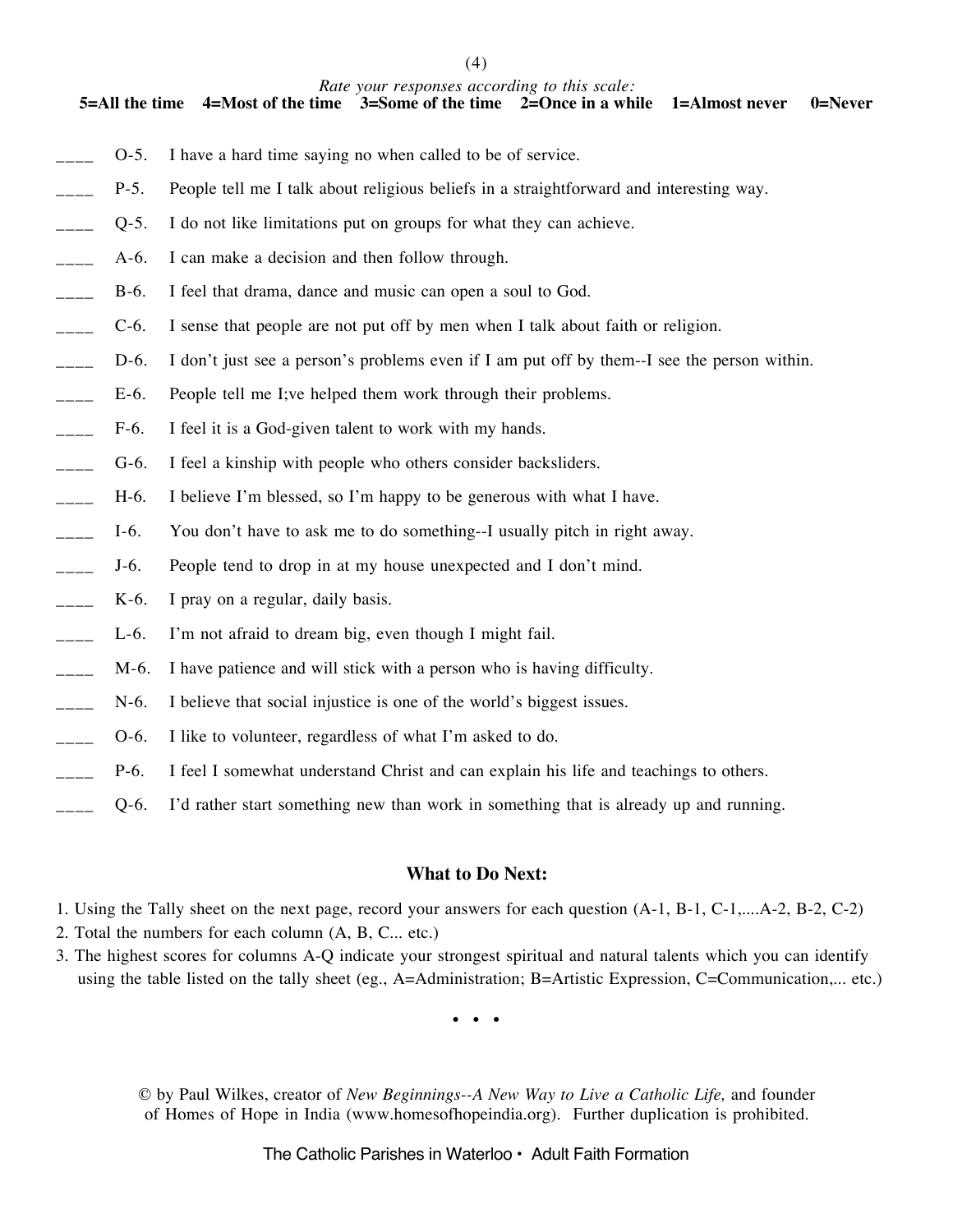# **Discovering My Gifts and Talents**

## **Directions:**

- 1. Use this Tally sheet to record your answers for each question (A-1, B-1, C-1,....A-2, B-2, C-2,... etc.)
- 2. Total the numbers for each column (A, B, C... etc.)
- 3. The highest scores for columns A-Q indicate your strongest spiritual and natural talents which you can identify using the table listed below.

|                                                                                                                                                                                  |  | $\overline{2}$ | 3                                                                                                                                           | $\overline{4}$ | 5 | 6                                                                                                                                     | Total |
|----------------------------------------------------------------------------------------------------------------------------------------------------------------------------------|--|----------------|---------------------------------------------------------------------------------------------------------------------------------------------|----------------|---|---------------------------------------------------------------------------------------------------------------------------------------|-------|
| A                                                                                                                                                                                |  |                |                                                                                                                                             |                |   |                                                                                                                                       |       |
| B                                                                                                                                                                                |  |                |                                                                                                                                             |                |   |                                                                                                                                       |       |
| $\mathcal{C}$                                                                                                                                                                    |  |                |                                                                                                                                             |                |   |                                                                                                                                       |       |
| D                                                                                                                                                                                |  |                |                                                                                                                                             |                |   |                                                                                                                                       |       |
| E                                                                                                                                                                                |  |                |                                                                                                                                             |                |   |                                                                                                                                       |       |
| $\mathbf{F}$                                                                                                                                                                     |  |                |                                                                                                                                             |                |   |                                                                                                                                       |       |
| G                                                                                                                                                                                |  |                |                                                                                                                                             |                |   |                                                                                                                                       |       |
| H                                                                                                                                                                                |  |                |                                                                                                                                             |                |   |                                                                                                                                       |       |
| $\bf{I}$                                                                                                                                                                         |  |                |                                                                                                                                             |                |   |                                                                                                                                       |       |
| J                                                                                                                                                                                |  |                |                                                                                                                                             |                |   |                                                                                                                                       |       |
| K                                                                                                                                                                                |  |                |                                                                                                                                             |                |   |                                                                                                                                       |       |
| L                                                                                                                                                                                |  |                |                                                                                                                                             |                |   |                                                                                                                                       |       |
| M                                                                                                                                                                                |  |                |                                                                                                                                             |                |   |                                                                                                                                       |       |
| N                                                                                                                                                                                |  |                |                                                                                                                                             |                |   |                                                                                                                                       |       |
| $\Omega$                                                                                                                                                                         |  |                |                                                                                                                                             |                |   |                                                                                                                                       |       |
| $\mathbf{P}$                                                                                                                                                                     |  |                |                                                                                                                                             |                |   |                                                                                                                                       |       |
| Q                                                                                                                                                                                |  |                |                                                                                                                                             |                |   |                                                                                                                                       |       |
| $A =$ Administration<br>$B =$ Artistic Expression<br>$C = \text{Communicating/Evangelization}$<br>$D =$ Compassion/Mercy<br>$E =$ Counseling and Guidance<br>$F = Craftsmanship$ |  |                | $G =$ Encouragement<br>$H =$ Giving<br>$=$ Helping<br>I<br>$=$ Hospitality<br>$\mathbf{J}$<br>$K = Intercession/Prayer$<br>$L =$ Leadership |                |   | $M =$ Pastoring/Shepherding<br>$N = Social$ Ministry and<br>Reconciliation<br>$O =$ Service<br>$P = Teaching$<br>$Q =$ New ministries |       |

© by Paul Wilkes, creator of *New Beginnings--A New Way to Live a Catholic Life,* and founder of Homes of Hope in India (www.homesofhopeindia.org). Further duplication is prohibited.